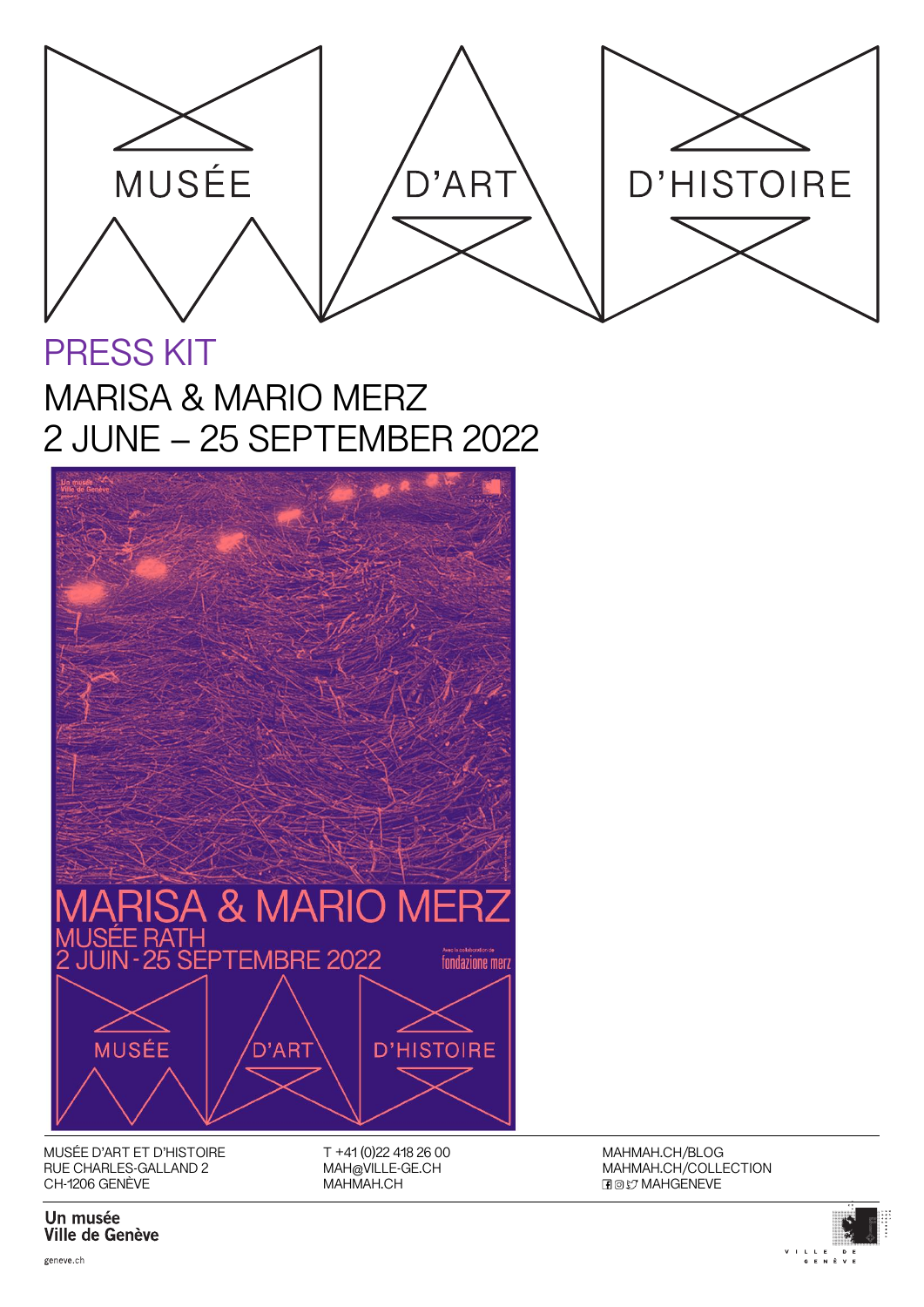## Marisa et Mario Merz

The MAH is pleased to launch its new programme at the Rath Museum with this first exhibition, on view from June 2 to September 25. It brings together major works by Marisa Merz (1926-2019) and Mario Merz (1925-2003), including a major piece from the museum's collection and others that have never before been exhibited in Switzerland. Developed with the collaboration of the Merz Foundation, this exhibition opens an understanding of the great intellectual and artistic proximity that united the two artists throughout their lives. In accordance with its mission, MAH would like to present viewers with sizable groups of works because most often artists are known solely through loans of a single or small number of pieces.

In keeping with the MAH programme, Musée Rath exhibitions are conceived in close connection with its collection. This new presentation, which pays homage to two giants of Arte Povera, Marisa Merz (1926-2019) and her spouse Mario Merz (1925- 2003), was therefore developed around a major work, *Sans titre* (Untitled) by Mario Merz, created in Geneva in 1985 and donated by the artist to the MAH the following year.

Made up of nine installations, the exhibition uniquely emphasizes the strong connection between the two artists. For the first time, the public will discover a series of installations that they conceived together. More than collaborations, these can be seen as a four-handed self-portrait. Moreover, a work such as *Igloo*, which Mario dedicated to Marisa and exhibited in 1972 at Documenta, also constitutes a sign of their unwavering and protective bond.

Mario Merz, an anti-fascist resistance fighter of Swiss descent, developed work throughout his life that was marked by reflections on what unites us. While for Marisa, art was a means of bringing down the barrier between reality and our intimate imagination, Mario continuously recalled the fragility of our integration into nature. Together they incited us to imagine that art allows us to perceive the contours of the mirrors we too often set up between ourselves and the world. This message continues to have a poetic range rendered brutal by current events.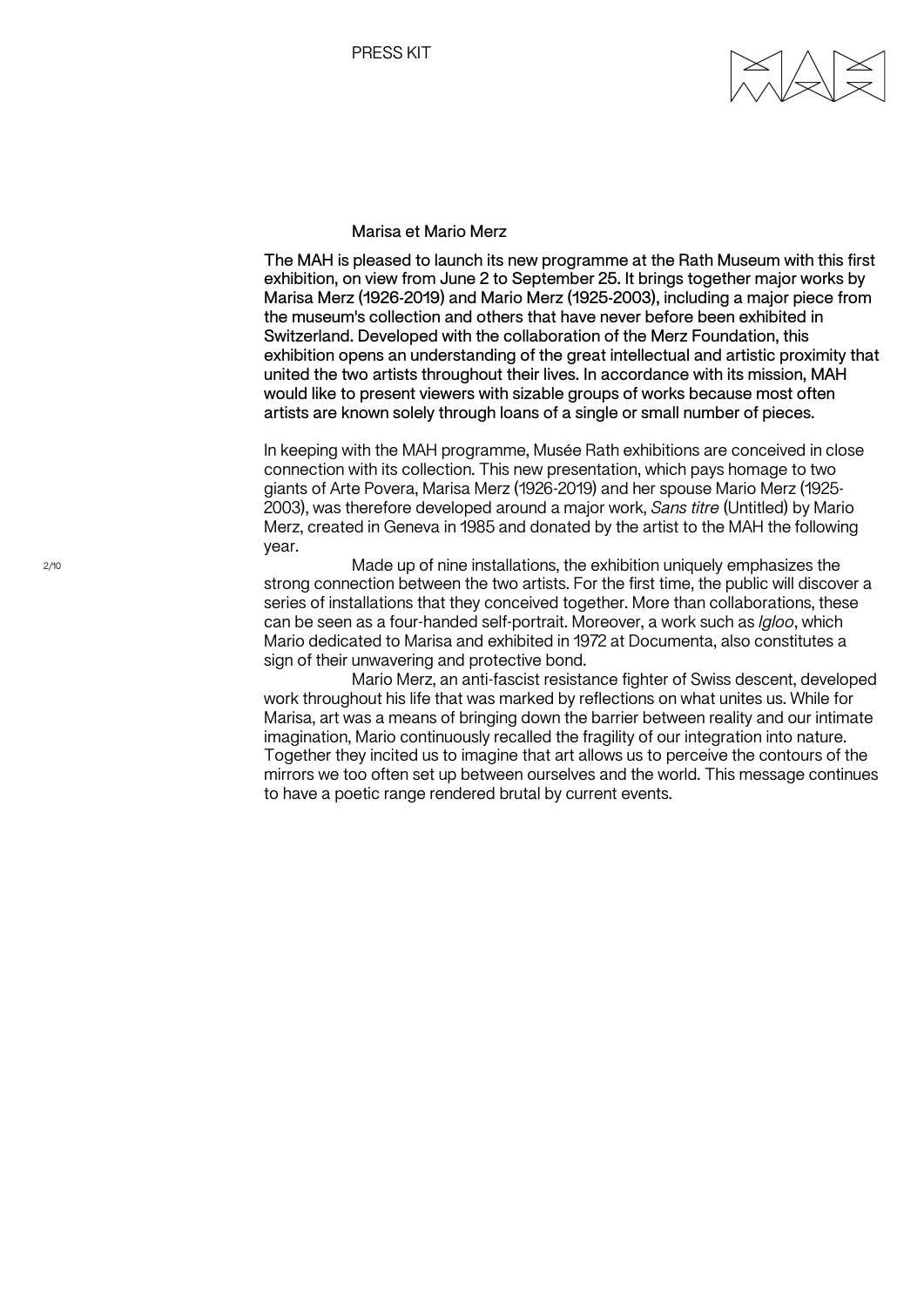### Work from the MAH



Mario Merz *Untitled*, 1985 Mixed media on paper, stones, bundles of sticks, neon Approximately 1400 x 700 x 200 cm © Musée d'art et d'histoire de Genève, photo: J.-M. Yersin

In 1985, Mario Merz received the Prix de la Banque Hypothécaire du Canton de Genève (BCG), receiving a monetary sum and an exhibition at the MAH, in return for which he donated a work to the museum. As a result, the work became part of the MAH collection.

This monumental installation is representative of the work the artist developed in the 1960s, and it very clearly expresses the tension between nature and culture that traverses his entire career. This connection between natural geometry and human construction makes him one of the central figures of Arte Povera.

A large portion of the installation is made up of bundles of vine shoots placed directly on the floor, side by side, forming a 7x14-meter rectangle, their movement evoking a turbulent sea. The artist uses these elements, considered timeless, to illustrate the dialectic between nature and culture. The horizon of the work is "closed" by some granite slabs sitting atop a large charcoal drawing. Neon numbers originating from the Fibonacci mathematical series are positioned on a diagonal over the bundles. These numbers, which Merz often uses, symbolize the connections between nature, science and art. The Fibonacci series also illustrates the idea of process, which the artist prefers to the finished object. Finally, the use of neon, the lighting, reveals the hidden structure regulating both natural and artistic geometries.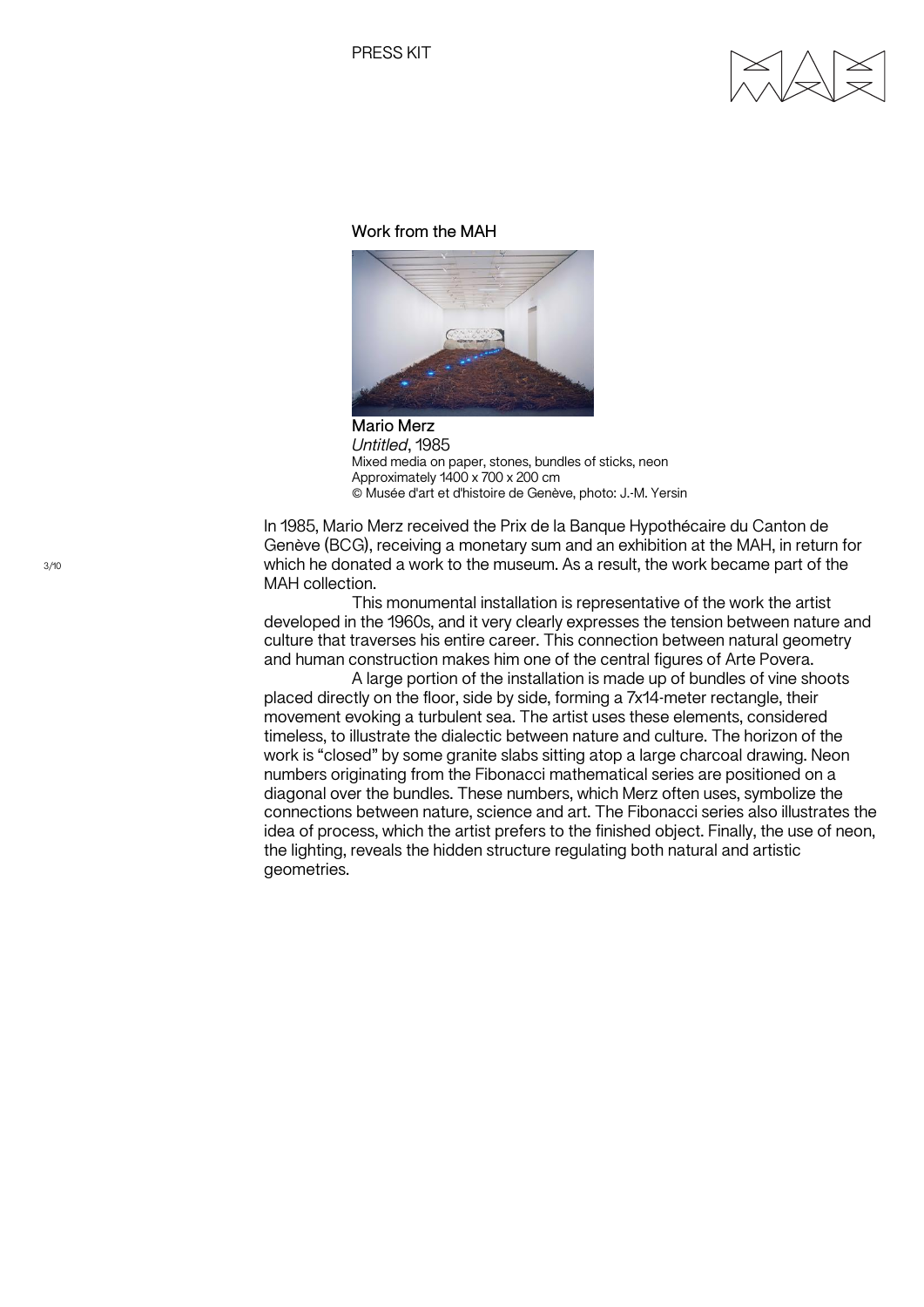

### Selection of three pieces

a.



Marisa et Mario Merz *Untitled*, 2002 Metal structure, glass, unfired clay, bronze, aluminium, paraffin, pigments 750 x 780 x 100 cm © Collezione Merz, photo: S. d'Exéa

The artistic process that Marisa and Mario Merz built without interruption over a half century of exhibitions and creative work had no limits. It affected all spaces of their life.

This structure illustrates the fusion: Mario's transparent tables naturally support Marisa's sculptures. "I follow the curve of this mountain that I see reflected in this lake of glass, At the *Tavolo di Mario*", the artist would say of herself.

This spiral table was created in 2002 on the occasion of a personal exhibition of Marisa the Marian Goodman Gallery in Paris. The natural geometric development of Mario's structure is emphasized by some fifteen small sculptures of Marisa that follow one another, as in a traditional farandole.

b.



Marisa Merz *Untitled*, not dated Unfired clay, gold leaf, paint, lead, copper wire, paraffin, wooden base © Collezione Merz, photo: F. Bevilacqua Exhibition, Musée Rath, Geneva

Whether this is a "unique and expanded self-portrait" (Richard Flood), or a multitude of "prefigurations" that free the sculpture from reality so as to "locate a form at the beginning of everything", for Marisa Merz, the heads became daily companions from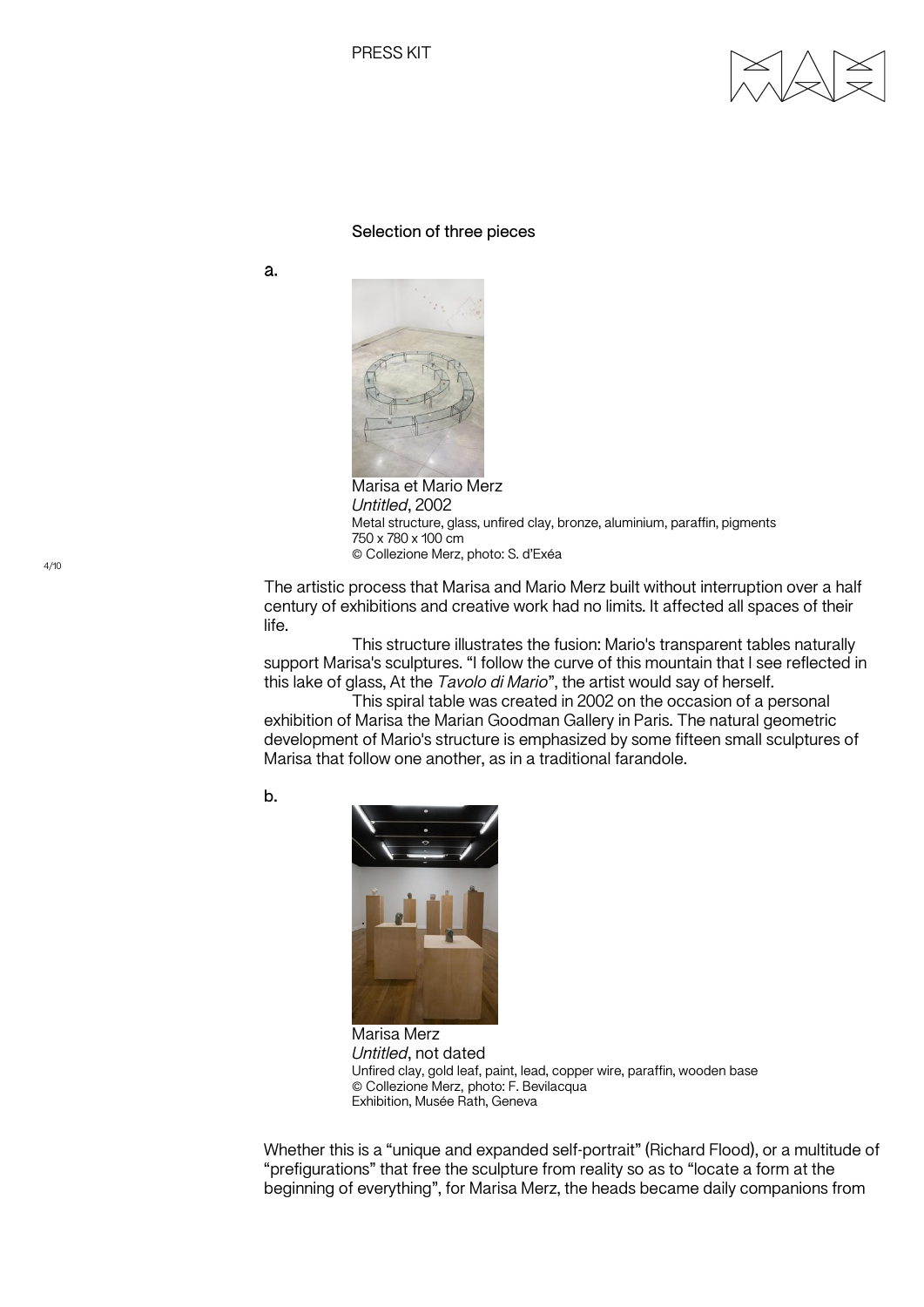

the time she invented them in the early 1980s. Shaped in unfired clay, then infused with pigments, veiled in paraffin, paint or gold leaf and improbable plastics, clothed in canvas and copper lattice, they produce a magical link between Cycladic sculpture and the wax pieces of Medardo Rosso. The heads were first exhibited individually, on slender tripods, wax plates, marble pedestals, and blocks of clay; then they were shown in increasingly numerous groups, supported by wooden bases, squat beams or logs. The installation shown at the MAH evokes the room that the artist wanted to install at the 1988 Biennale.

c.



Mario Merz *Igloo di Marisa,* 1972 Metal structure, fabric, neon, Plexiglas 300 x 150 cm © Private collection / Kunstmuseum Liechtenstein, Vaduz; photo: G. Persano

*Igloo de Marisa* is distinguished by its surface made of fabric cushions. Its prototype was exhibited in Düsseldorf for *Prospect 1968*, recreated for Documenta 5, the first time Mario Merz was invited to participate in that major exhibition. The artist worked there while designing a matching igloo, meant to be exhibited at the 36th Venice Biennale, held that same year, 1972. A sequence of neon Fibonacci numbers in neon are installed on the surfaces of the two igloos. This industrial element is superimposed on the manual work evoked by the upholstery. This major work by Mario Merz reveals the intimate complicity of the two artists.

# Mario Merz (1925-2003)

Of Swiss descent, Mario Merz was born on January 1, 1925, in Milan. During the Second World War he played an active role in the anti-fascist struggle. Arrested in 1945, he began drawing in prison. At the end of the war, he decided to focus on painting. His work took a new direction in the mid-1960s. Creating canvas constructions including found objects and organic or industrial materials, he became one of the protagonists of Arte Povera. Two forms, the *Igloo* (1969) and the *Table* (1973), became central to his consideration of volume. Both are primary and archetypal structures, aesthetic and socio-political declarations. Beginning in the 1970s, the Fibonacci mathematical series (0, 1, 1, 2, 3, 5, 8, 13, 21 ...) became an emblematic element of his work; the artist saw in them the dynamic of the growth processes of the organic world, deriving the motif of the spiral, to which a series of elements and materials seemed to him to be naturally connected. His works from the 1980s are marked by the increasing presence of his pictorial practice, with a clear focus on drawing. He died in Milan in 2003.

5/10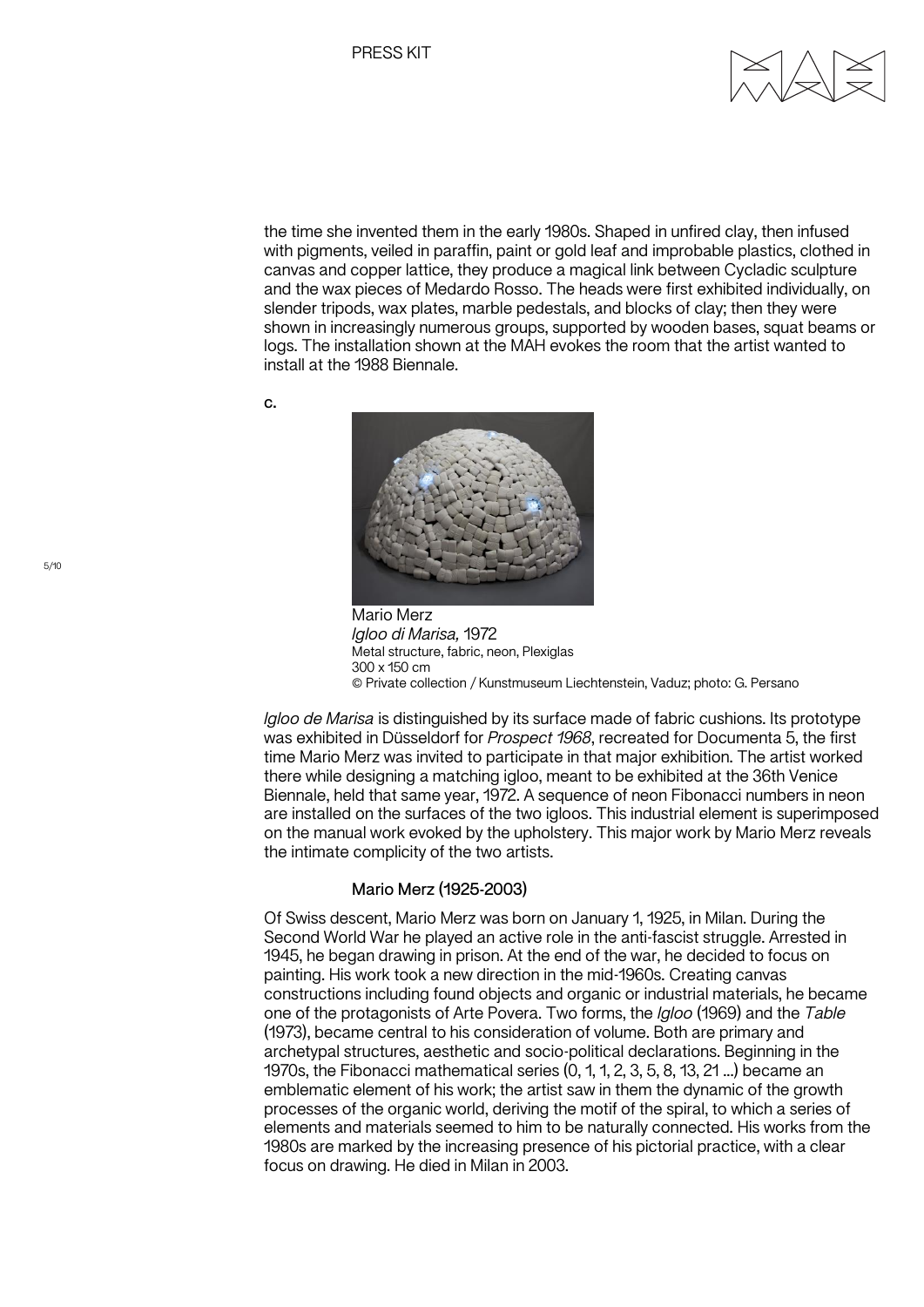### Marisa Merz (1926-2019)

Born on May 23, 1926, in Turin, Marisa Merz began working as an artist in the 1960s with the production of movable pieces in aluminium foil, *Living Sculpture*. Her investigations into the essence of materials heralded her participation in the Arte Povera movement.

She integrated traditional craft techniques as well as techniques associated with women's work into the language of contemporary sculpture. Granting artistic visibility to ordinary materials and practices, she attempted to distance herself from the rational thinking of minimalist structures and also differentiated herself from Arte Povera. Beginning in the 1970s, she moved away from the "art world" to work with the idea of poetic disappearance, and her interventions interrogated boundaries between private and public spaces. During the 1980s, the artist synthesized her poetic ideas in very refined works on paper, series of small sculptures and altarpieces. Marisa Merz notably focused the sharpness of her feelings about humanity by reducing her sculpture to small heads of raw clay. Here, she paradoxically almost discovered the permanence of a motif that is the essential reflection of each of us. Similarly, in her drawing practice she took suspended forms, placing them in direct connection to what could be a universal perception of art. She moreover began to reduce her public presence, which was already rare.

Marisa Merz received the special jury prize at the 2001 Venice Biennale and, in 2013, the Gold Lion award for Lifetime Achievement. Moreover, recent exhibitions of her work, notably *The Sky Is a Great Space*, have underscored the importance of her presence in the history of European art. She died in Turin on July 19, 2019.

#### Arte povera

This movement, which emerged in Italy in the 1960s, like American minimalism, aimed to overturn the scale of values of consumer society by diminishing our fascination with products. In this way, the artists gathered in this orbit would move toward the use of increasingly raw materials and the affirmation of minimal artistic gestures. Marisa and Mario Merz are central figures in this movement. Turinese artists engaged in a postwar Italian climate that called into question the values of materialist contemporary society, they worked together, constructing art that plays on a poetic statement about nature and diversity. Germano Celant felt that Arte Povera erased the boundary between art and life, embracing the incoherence and instability of reality in the making. It is precisely that critical space that Marisa and Mario Merz inhabited throughout their lives.

#### Merz Foundation

Based in Turin, the Merz Foundation alternates exhibitions devoted to Mario and Marisa Merz, offering numerous opportunities to consider and study their work, with other major projects by artists invited to interact in its spaces and participate in special exhibitions. The Foundation also encourages dialogue between disciplines connected to contemporary culture. Rather than an immutable guardian or custodian of the memory of the two artists, the Merz Foundation aims to be the artists' home and acts as a driving force for art.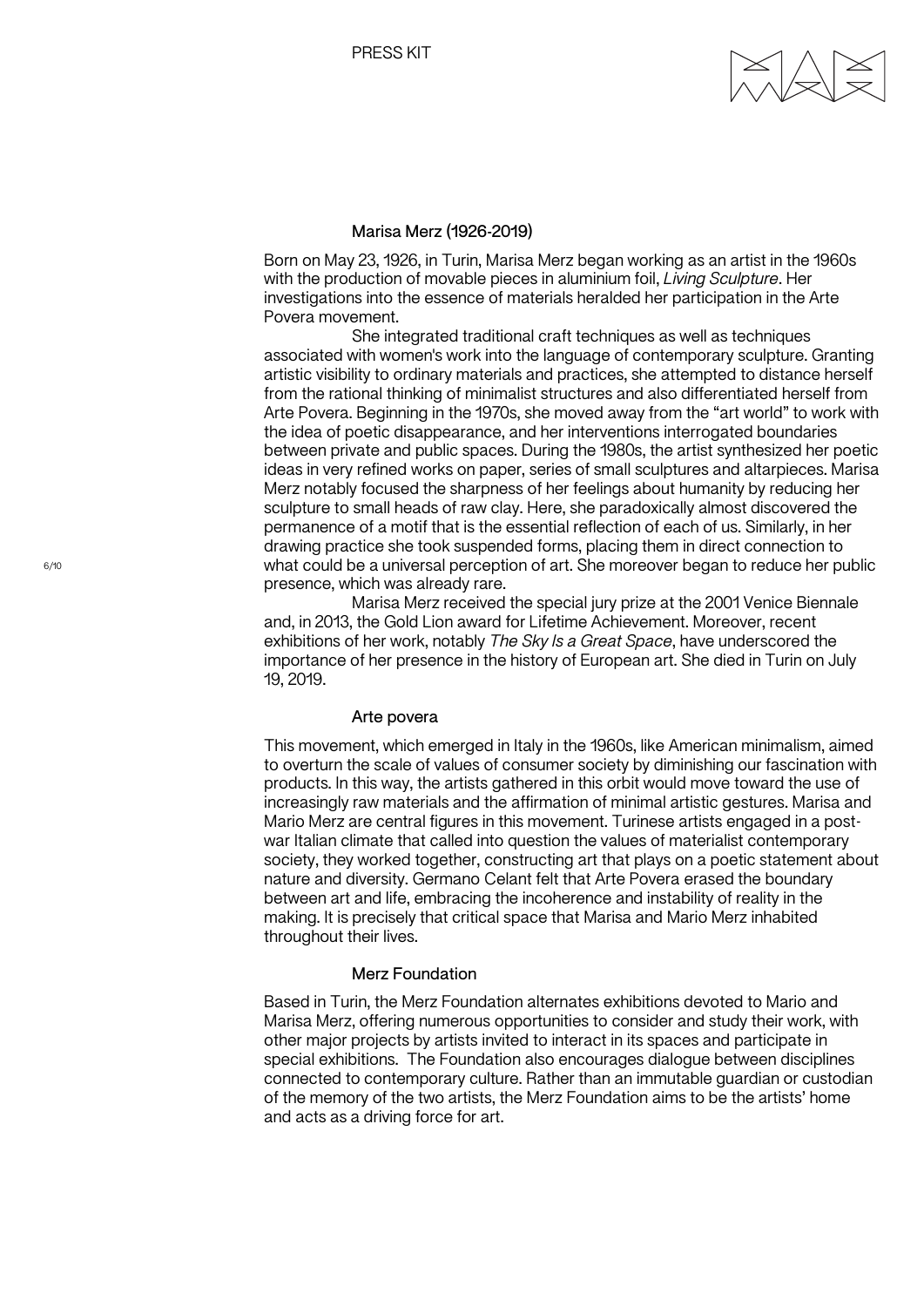PRESS KIT



| Curators                     | Samuel Gross, Museum of Art and History of Geneva<br>Beatrice Merz, Merz Foundation                                                                                                |
|------------------------------|------------------------------------------------------------------------------------------------------------------------------------------------------------------------------------|
| Contact                      | Press Office<br>Sylvie Treglia-Détraz<br>Musée d'art et d'histoire, Genève<br>T +41 (0) 22 418 26 54<br>sylvie.treglia-detraz@ville-ge.ch                                          |
| <b>Practical Information</b> | Musée Rath<br>Place de Neuve – 1204 Genève<br>Open Monday-Friday, 2pm.-7pm<br>Saturday and Sunday, 11am.-6pm<br>Closed Monday and Tuesday                                          |
|                              | Admission fee: CHF 10.-/5.-<br>Free up to age 18 and the 1st Sunday of every month                                                                                                 |
|                              | Website: mahmah.ch<br>Tickets: billetterie.mahmah.ch<br>Blog: mahmah.ch/blog<br>Online collection: mahmah.ch/collection<br>Facebook: facebook.com/mahgeneve<br>Twitter: @mahgeneve |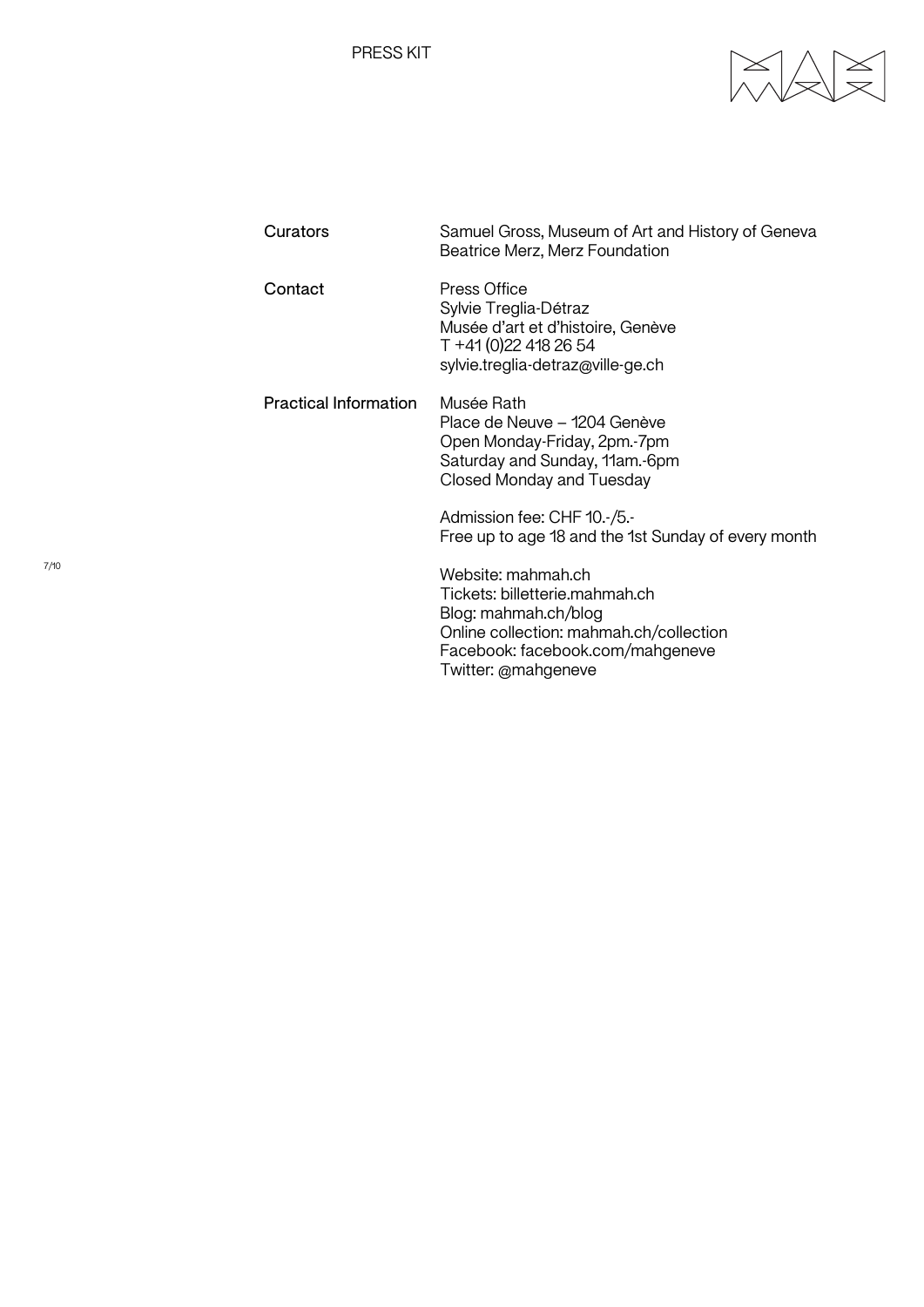

To whom it may concern,

The images are copyright-free for the duration of the exhibition. Any reproduction must be accompanied by the following information: name of museum, artist(s), title of work and name of photographer as well as copyright. Other information (dimensions, techniques, date, etc.) are hoped for but not required.

Upon publication, we would be grateful to receive a copy of the publication at the press office of the Museum of Art and History of Geneva.

Thank you.

Musée d'art et d'histoire de Genève Press Office Rue Charles-Galland 2 CH–1206 Genève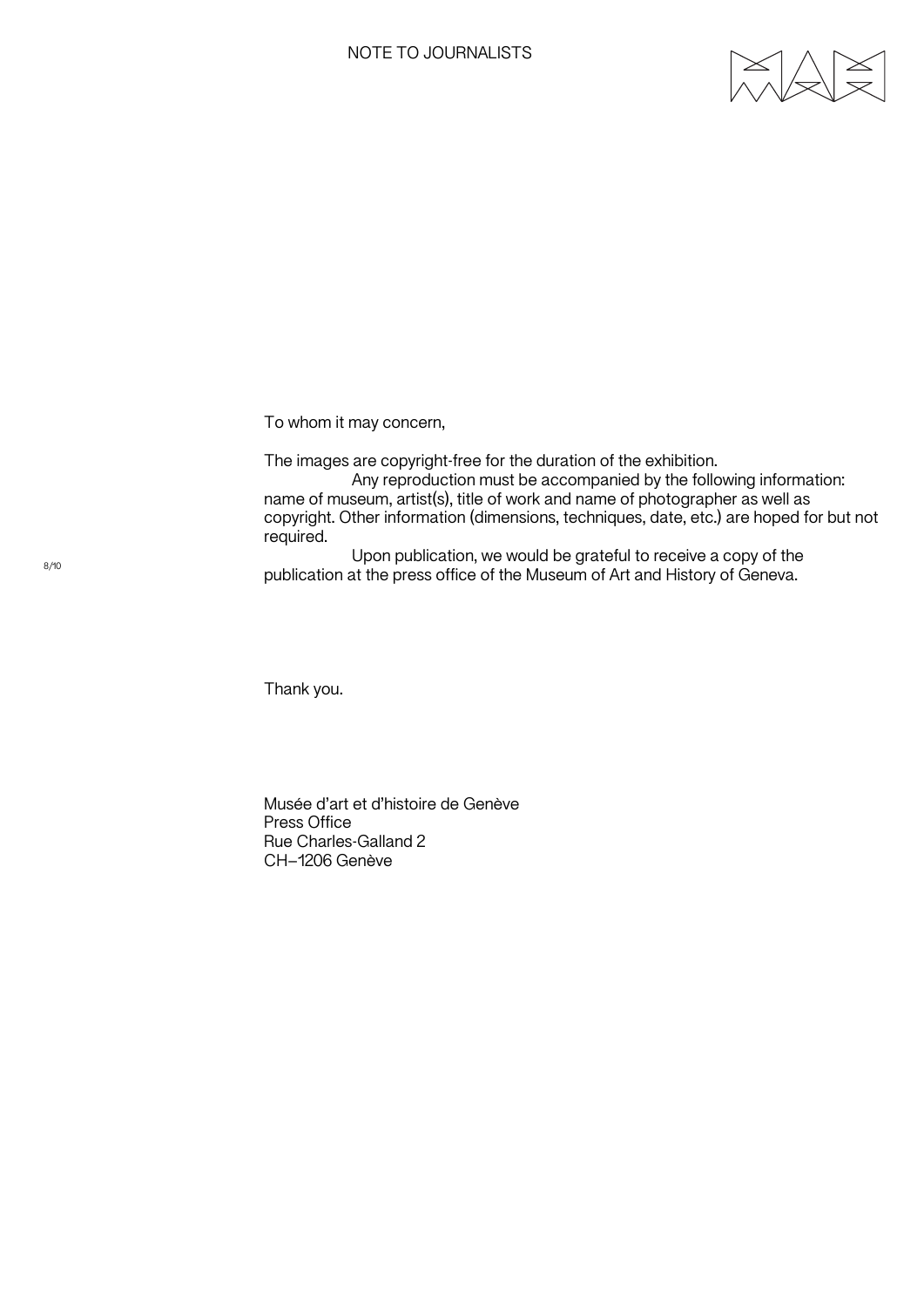# IMAGES FOR THE PRESS











Marisa et Mario Merz *Untitled,* 2002

Metal structure, glass, unfired clay, bronze, aluminium, paraffin, pigments 750 x 780 x 100 cm © Collezione Merz, photo: S. d'Exéa

Marisa et Mario Merz *Untitled,* 2002

Metal structure, glass, unfired clay, bronze, aluminium, paraffin, pigments 750 x 780 x 100 cm © Collezione Merz, photo: S. d'Exéa

Exhibition, Musée Rath, Geneva 2 June – 25 September 2022

# Mario Merz

© Collezione Merz, photo: R. Ghiazza

# Mario Merz

© Collezione Merz, photo: F. Bevilacqua

Exhibition, Musée Rath, Geneva 2 June – 25 September 2022